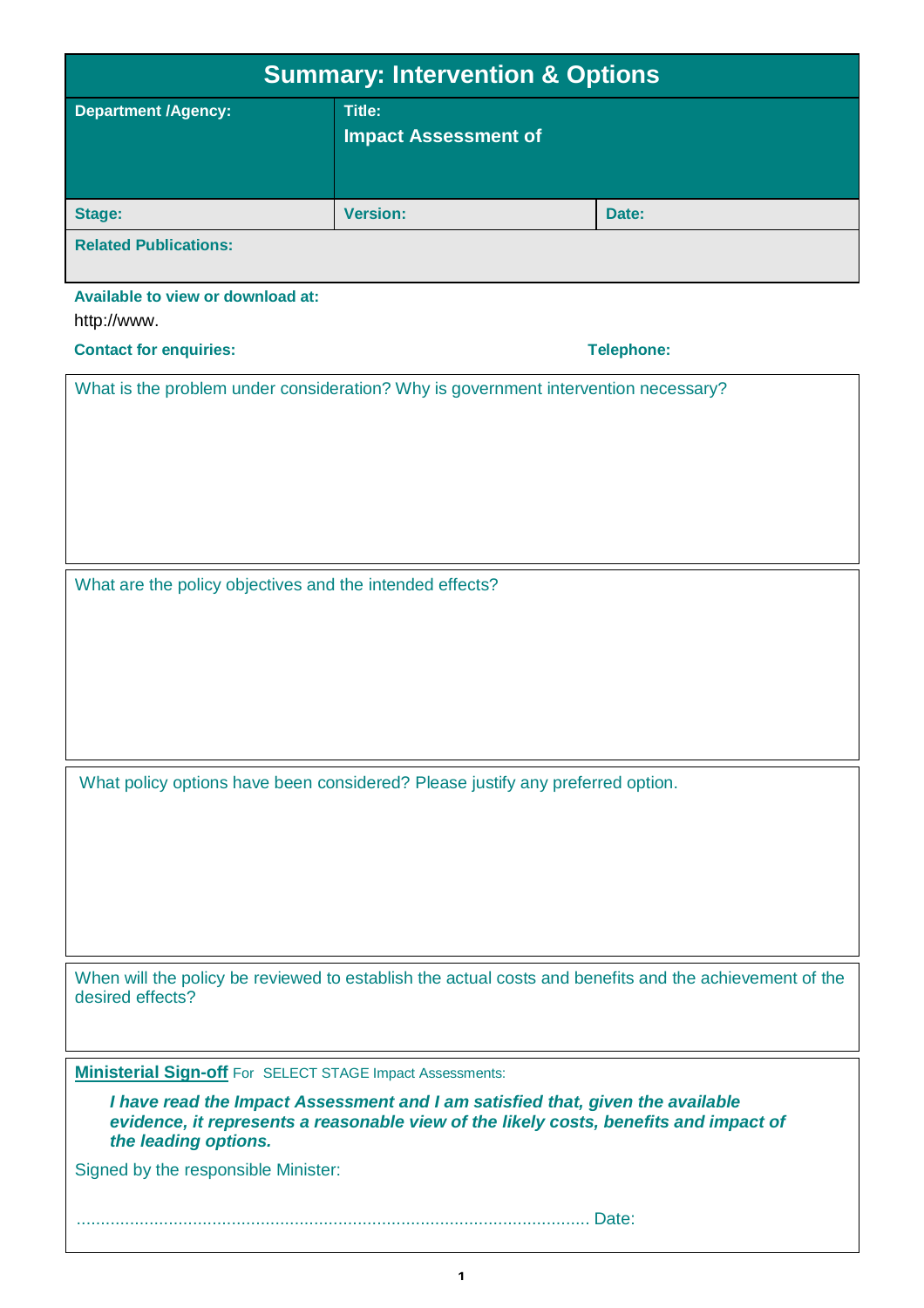| <b>Summary: Analysis &amp; Evidence</b>                                        |                                                                                                                                               |                                                         |                                                       |                                                          |        |                           |   |  |
|--------------------------------------------------------------------------------|-----------------------------------------------------------------------------------------------------------------------------------------------|---------------------------------------------------------|-------------------------------------------------------|----------------------------------------------------------|--------|---------------------------|---|--|
| <b>Policy Option:</b><br><b>Description:</b>                                   |                                                                                                                                               |                                                         |                                                       |                                                          |        |                           |   |  |
|                                                                                |                                                                                                                                               |                                                         |                                                       |                                                          |        |                           |   |  |
|                                                                                | <b>ANNUAL COSTS</b>                                                                                                                           |                                                         | Description and scale of key monetised costs by 'main |                                                          |        |                           |   |  |
|                                                                                | <b>One-off</b> (Transition)                                                                                                                   |                                                         | <b>Yrs</b>                                            | affected groups'                                         |        |                           |   |  |
|                                                                                | £                                                                                                                                             |                                                         |                                                       |                                                          |        |                           |   |  |
| <b>COSTS</b>                                                                   |                                                                                                                                               | <b>Average Annual Cost</b><br>(excluding one-off)       |                                                       |                                                          |        |                           |   |  |
|                                                                                | £                                                                                                                                             |                                                         |                                                       |                                                          |        | <b>Total Cost (PV)</b>    | £ |  |
|                                                                                |                                                                                                                                               | Other key non-monetised costs by 'main affected groups' |                                                       |                                                          |        |                           |   |  |
|                                                                                |                                                                                                                                               | <b>ANNUAL BENEFITS</b>                                  |                                                       | Description and scale of key monetised benefits by 'main |        |                           |   |  |
|                                                                                | <b>One-off</b>                                                                                                                                |                                                         | <b>Yrs</b>                                            | affected groups'                                         |        |                           |   |  |
|                                                                                | £                                                                                                                                             |                                                         |                                                       |                                                          |        |                           |   |  |
| <b>BENEFITS</b>                                                                | (excluding one-off)                                                                                                                           | <b>Average Annual Benefit</b>                           |                                                       |                                                          |        |                           |   |  |
|                                                                                | £                                                                                                                                             |                                                         |                                                       |                                                          |        | <b>Total Benefit (PV)</b> | £ |  |
| <b>Key Assumptions/Sensitivities/Risks</b>                                     |                                                                                                                                               |                                                         |                                                       |                                                          |        |                           |   |  |
| Year                                                                           | <b>Price Base</b><br><b>Time Period</b><br><b>Net Benefit Range (NPV)</b><br><b>NET BENEFIT</b> (NPV Best estimate)<br><b>Years</b><br>£<br>£ |                                                         |                                                       |                                                          |        |                           |   |  |
|                                                                                |                                                                                                                                               |                                                         |                                                       | What is the geographic coverage of the policy/option?    |        |                           |   |  |
|                                                                                |                                                                                                                                               | On what date will the policy be implemented?            |                                                       |                                                          |        |                           |   |  |
| Which organisation(s) will enforce the policy?                                 |                                                                                                                                               |                                                         |                                                       |                                                          |        |                           |   |  |
| What is the total annual cost of enforcement for these organisations?          |                                                                                                                                               |                                                         |                                                       |                                                          | £      |                           |   |  |
| Does enforcement comply with Hampton principles?                               |                                                                                                                                               |                                                         | Yes/No                                                |                                                          |        |                           |   |  |
| Will implementation go beyond minimum EU requirements?                         |                                                                                                                                               |                                                         | Yes/No<br>£                                           |                                                          |        |                           |   |  |
|                                                                                | What is the value of the proposed offsetting measure per year?<br>£<br>What is the value of changes in greenhouse gas emissions?              |                                                         |                                                       |                                                          |        |                           |   |  |
| Will the proposal have a significant impact on competition?                    |                                                                                                                                               |                                                         |                                                       |                                                          | Yes/No |                           |   |  |
| Annual cost (£-£) per organisation<br>(excluding one-off)                      |                                                                                                                                               | <b>Micro</b>                                            | <b>Small</b>                                          | <b>Medium</b>                                            | Large  |                           |   |  |
| Are any of these organisations exempt?<br>Yes/No<br>Yes/No<br>N/A              |                                                                                                                                               |                                                         |                                                       | N/A                                                      |        |                           |   |  |
| (Increase - Decrease)<br><b>Impact on Admin Burdens Baseline (2005 Prices)</b> |                                                                                                                                               |                                                         |                                                       |                                                          |        |                           |   |  |
| <b>Net Impact</b><br>Increase of<br>Decrease of £<br>£<br>£                    |                                                                                                                                               |                                                         |                                                       |                                                          |        |                           |   |  |

Key: **Annual costs and benefits: Constant Prices (Net) Present Value**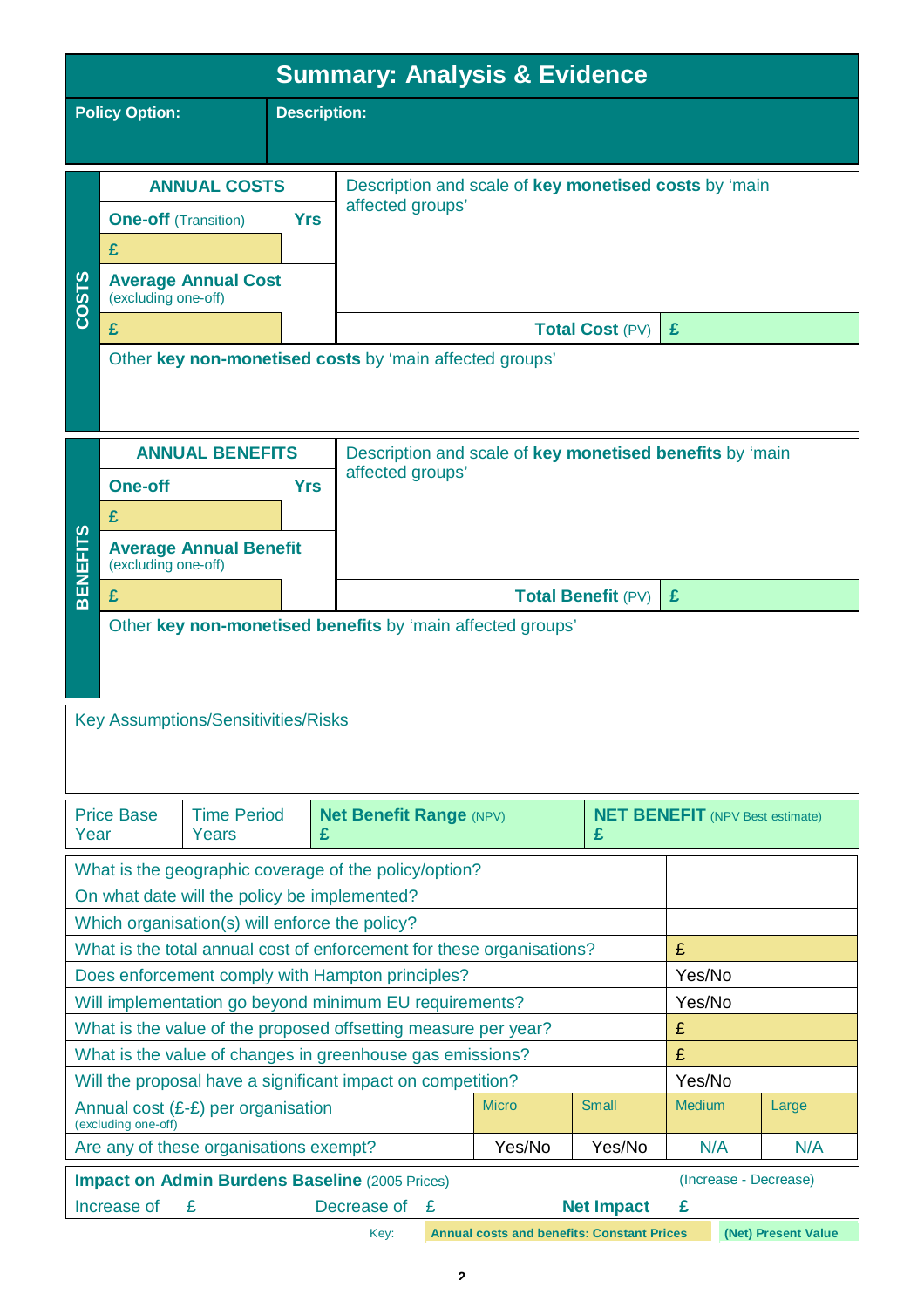[Use this space (with a recommended maximum of 30 pages) to set out the evidence, analysis and detailed narrative from which you have generated your policy options or proposal. Ensure that the information is organised in such a way as to explain clearly the summary information on the preceding pages of this form.]

<Click here and type, or double click to paste in this style. Format using EB styles.>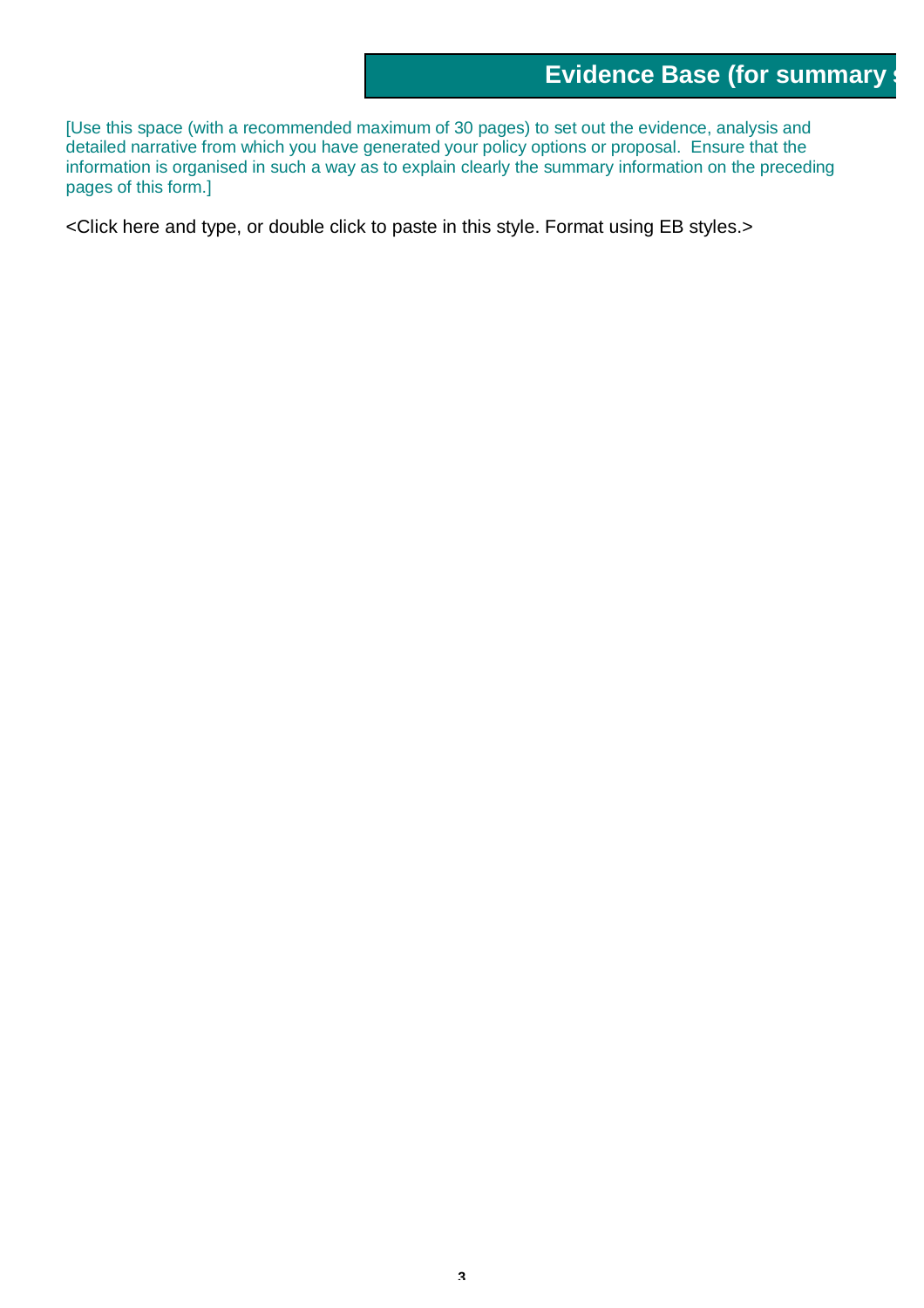## **Specific Impact Tests: Checklist**

Use the table below to demonstrate how broadly you have considered the potential impacts of your policy options.

**Ensure that the results of any tests that impact on the cost-benefit analysis are contained within the main evidence base; other results may be annexed.** 

| <b>Type of testing undertaken</b> | <b>Results in</b><br><b>Evidence Base?</b> | <b>Results</b><br>annexed? |
|-----------------------------------|--------------------------------------------|----------------------------|
| <b>Competition Assessment</b>     | Yes/No                                     | Yes/No                     |
| <b>Small Firms Impact Test</b>    | Yes/No                                     | Yes/No                     |
| <b>Legal Aid</b>                  | Yes/No                                     | Yes/No                     |
| <b>Sustainable Development</b>    | Yes/No                                     | Yes/No                     |
| <b>Carbon Assessment</b>          | Yes/No                                     | Yes/No                     |
| <b>Other Environment</b>          | Yes/No                                     | Yes/No                     |
| <b>Health Impact Assessment</b>   | Yes/No                                     | Yes/No                     |
| <b>Race Equality</b>              | Yes/No                                     | Yes/No                     |
| <b>Disability Equality</b>        | Yes/No                                     | Yes/No                     |
| <b>Gender Equality</b>            | Yes/No                                     | Yes/No                     |
| <b>Human Rights</b>               | Yes/No                                     | Yes/No                     |
| <b>Rural Proofing</b>             | Yes/No                                     | Yes/No                     |